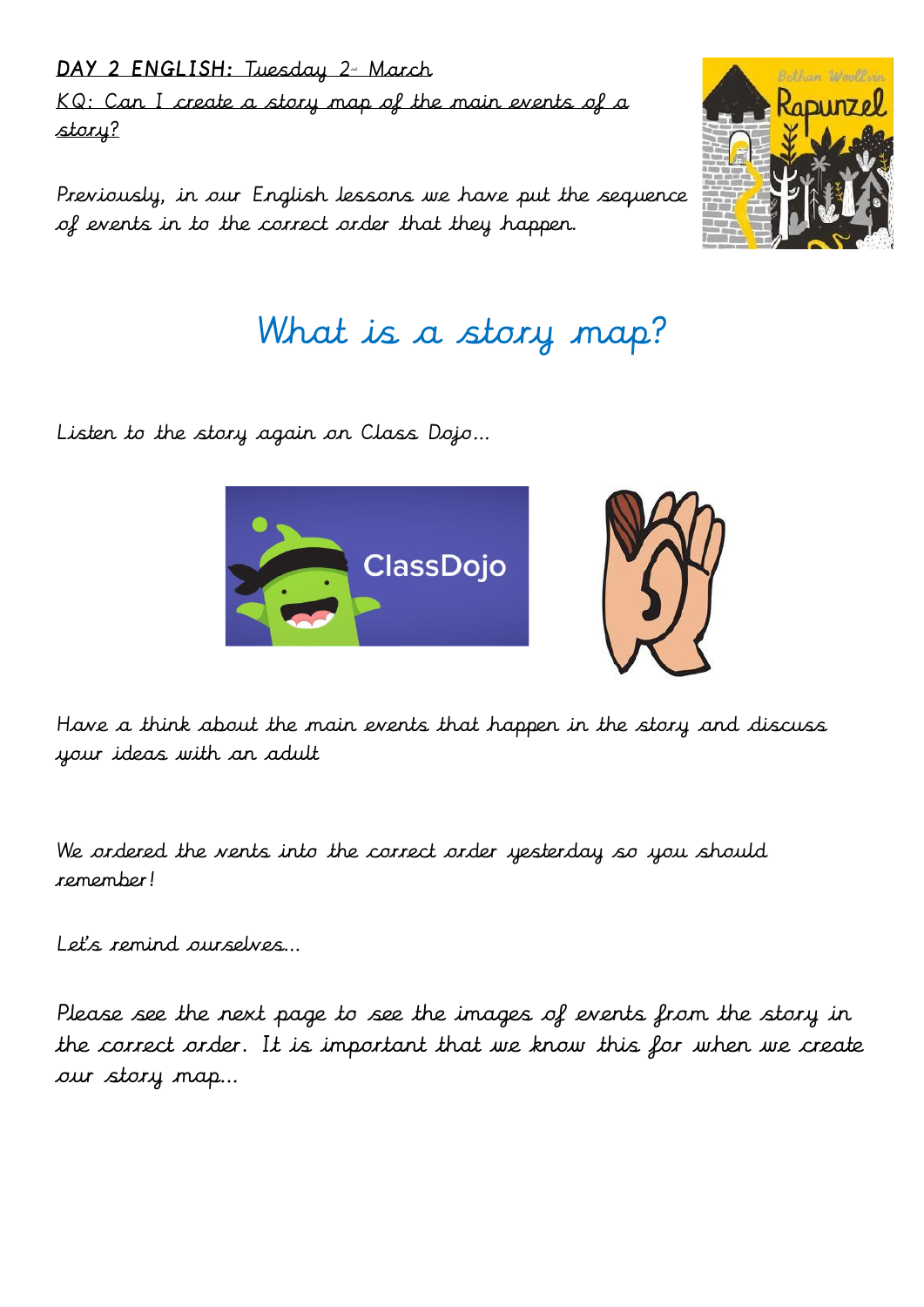## DAY 2 ENGLISH: Tuesday 2<sup>a</sup> March KQ: Can I create a story map of the main events of a story?











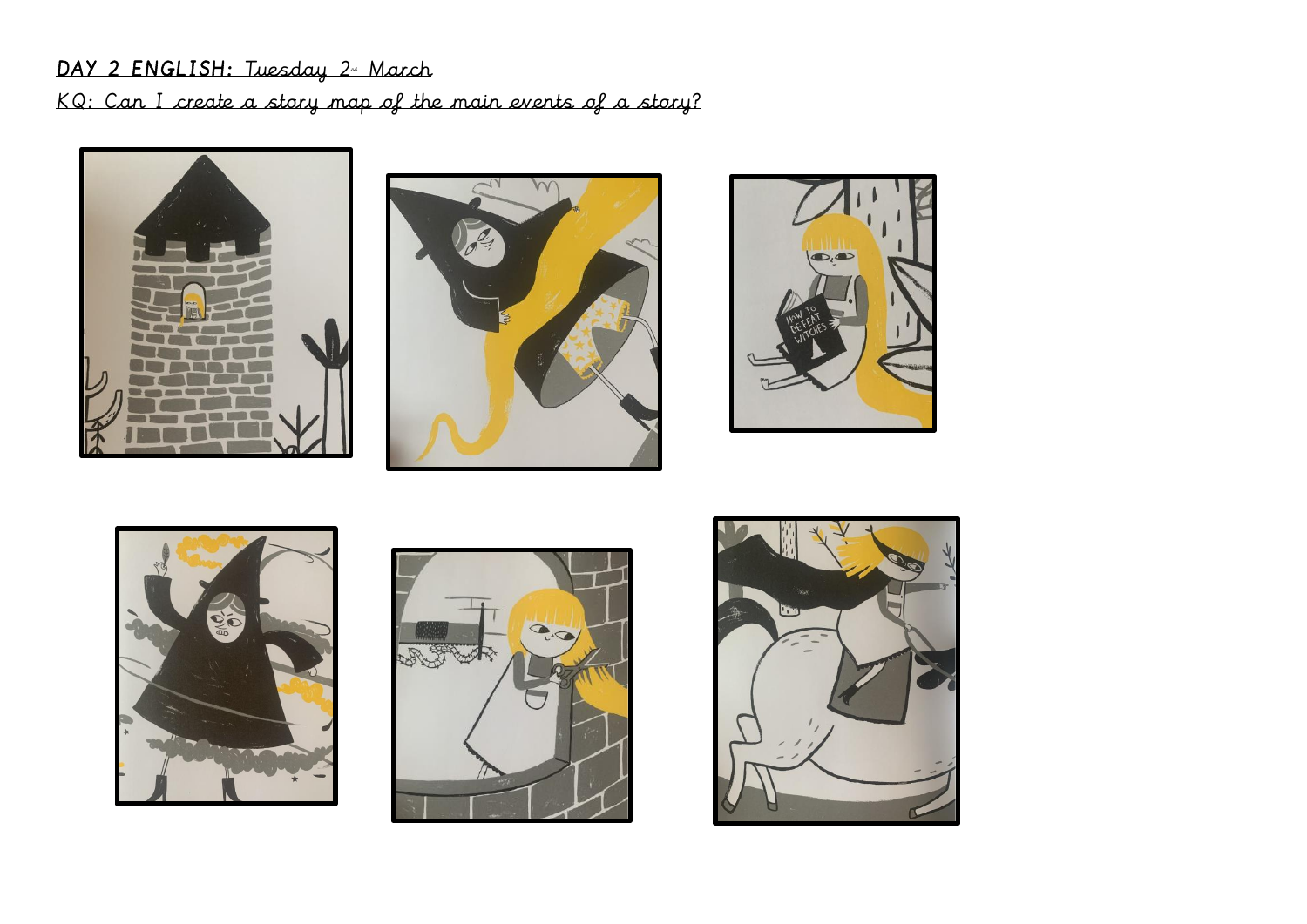#### DAY 2 ENGLISH: Tuesday 2<sup>nd</sup> March

KQ: Can I create a story map of the main events of a story?



What is your favourite event from our story?

Miss Hughes says:

"My favourite part of the story is when Rapunzel cuts her hair and the evil witch goes tumbling down the huge tower until she crashes to the ground because Rapunzel was finally able to escape!"

Have a think about what your favourite part of the story is. Can you write a sentence to say why? Don't forget to give an opinion using 'because'…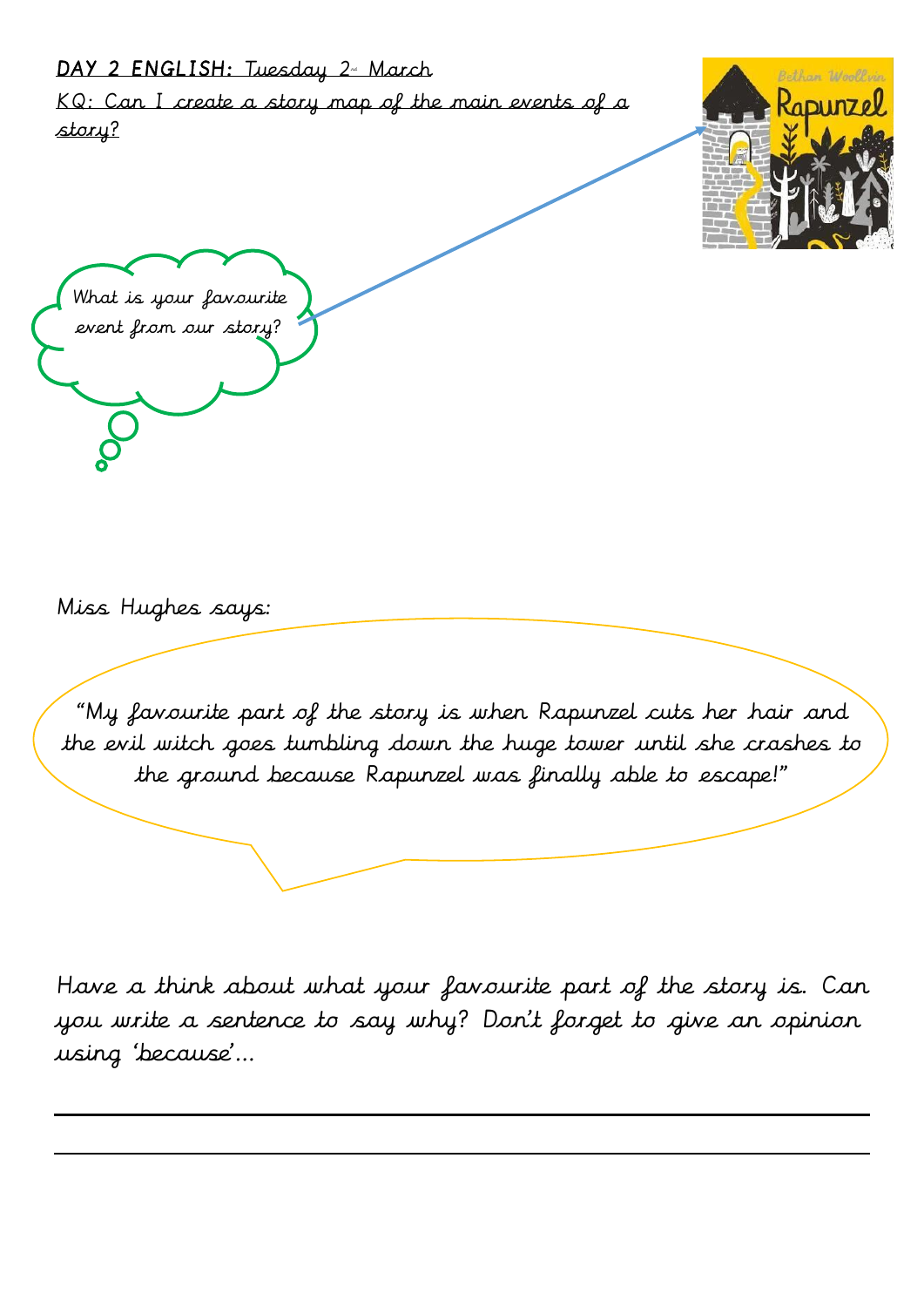### DAY 2 ENGLISH: Tuesday 2<sup>nd</sup> March

KQ: Can I create a story map of the main events of a story?



We have made a story map before during our topic on the book 'How to find gold'. Today we are going to create a

story map of the main events from Rapunzel, using pictures and words.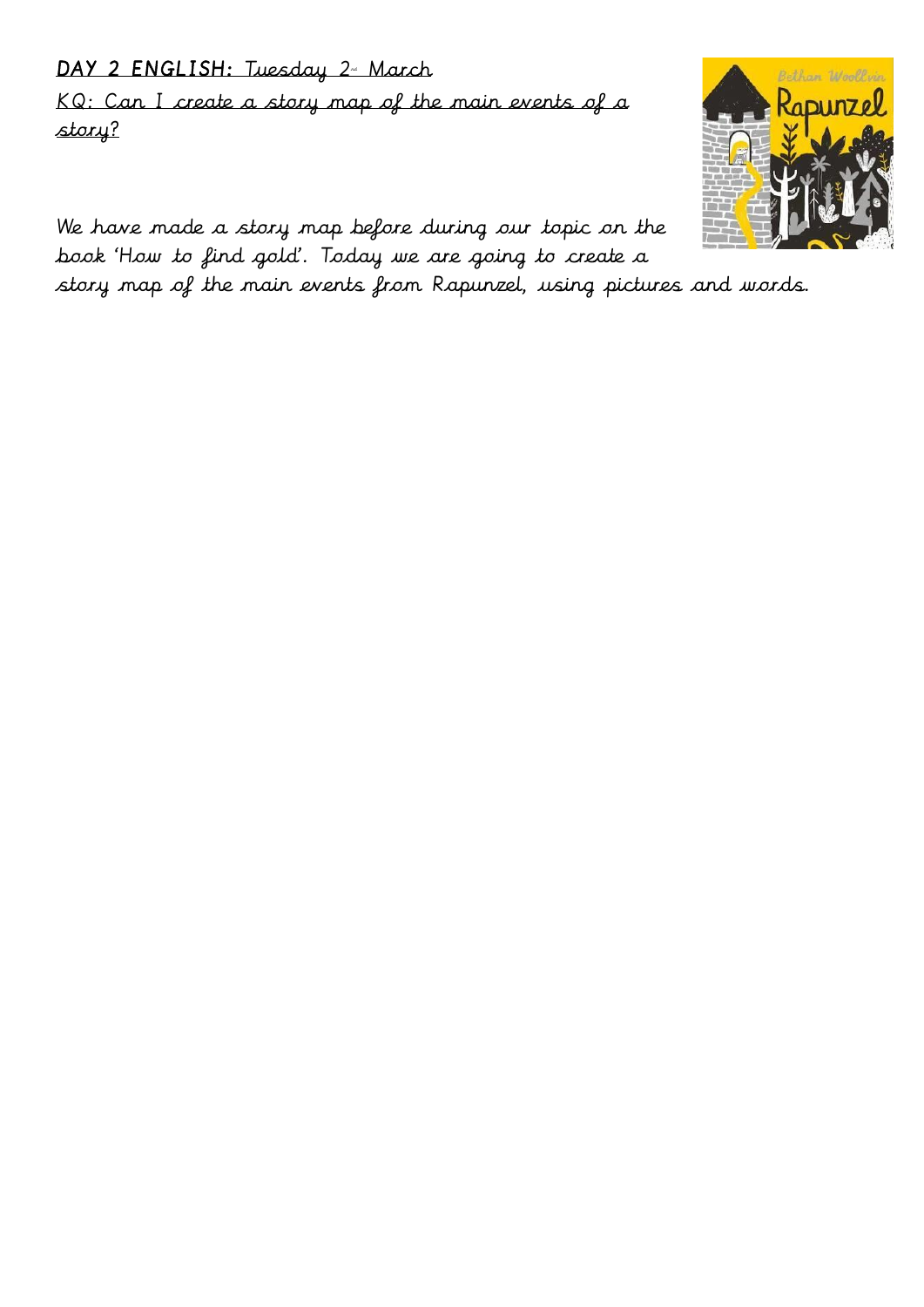### DAY 2 ENGLISH: Tuesday 2<sup>nd</sup> March

KQ: Can I create a story map of the main events of a story?

Draw a line the same as below into your book, the top is the beginning of the story and the bottom is the end. Using pictures and words, just like Miss Hughes did, create your very own story map of the main events.





FINISH